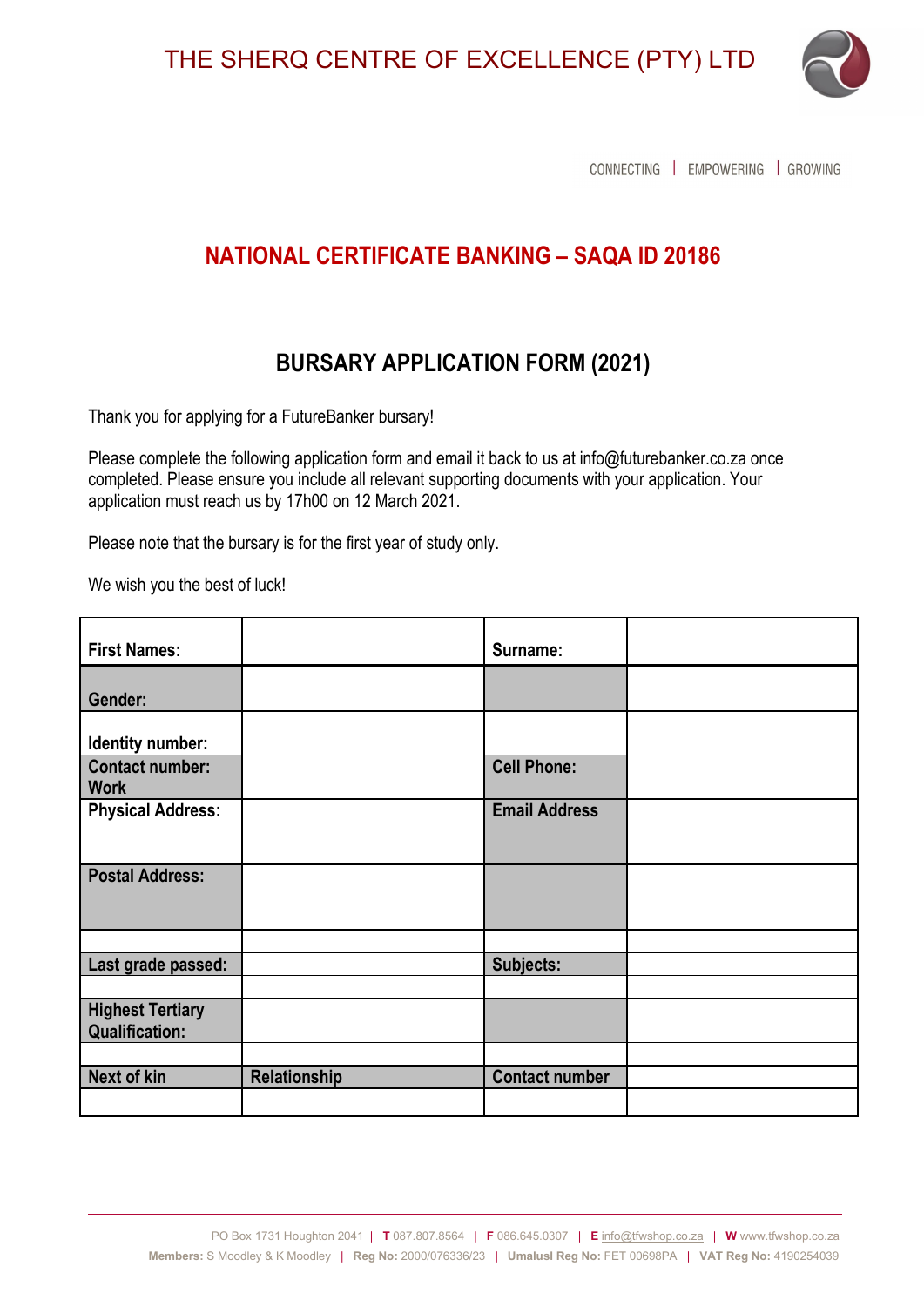

**Please Note: We require a Certified Copy of the following documents with your Application:**

- **1. Identity Document.**
- **2. Matric Certificate (please note that you need a minimum of 60% for English as well as for maths/ maths literacy in order to qualify for a bursary.)**
- **3. Proof that you require financial aid (e.g. you are a grant recipient)**

## **PLEASE COMPLETE THE FOLLOWING MOTIVATION**

**I would like to apply for a bursary to complete my Bachelor of Business Administration – Financial Markets and Instruments year 1 (SAQA ID 59850).**

*I believe my application should be considered because… (Please provide a 200 word motivation in the block below stating why you believe you should receive a bursary. Why are you interested in this qualification? What career are you wanting to build in the industry? Why are you the best candidate for us to consider?*